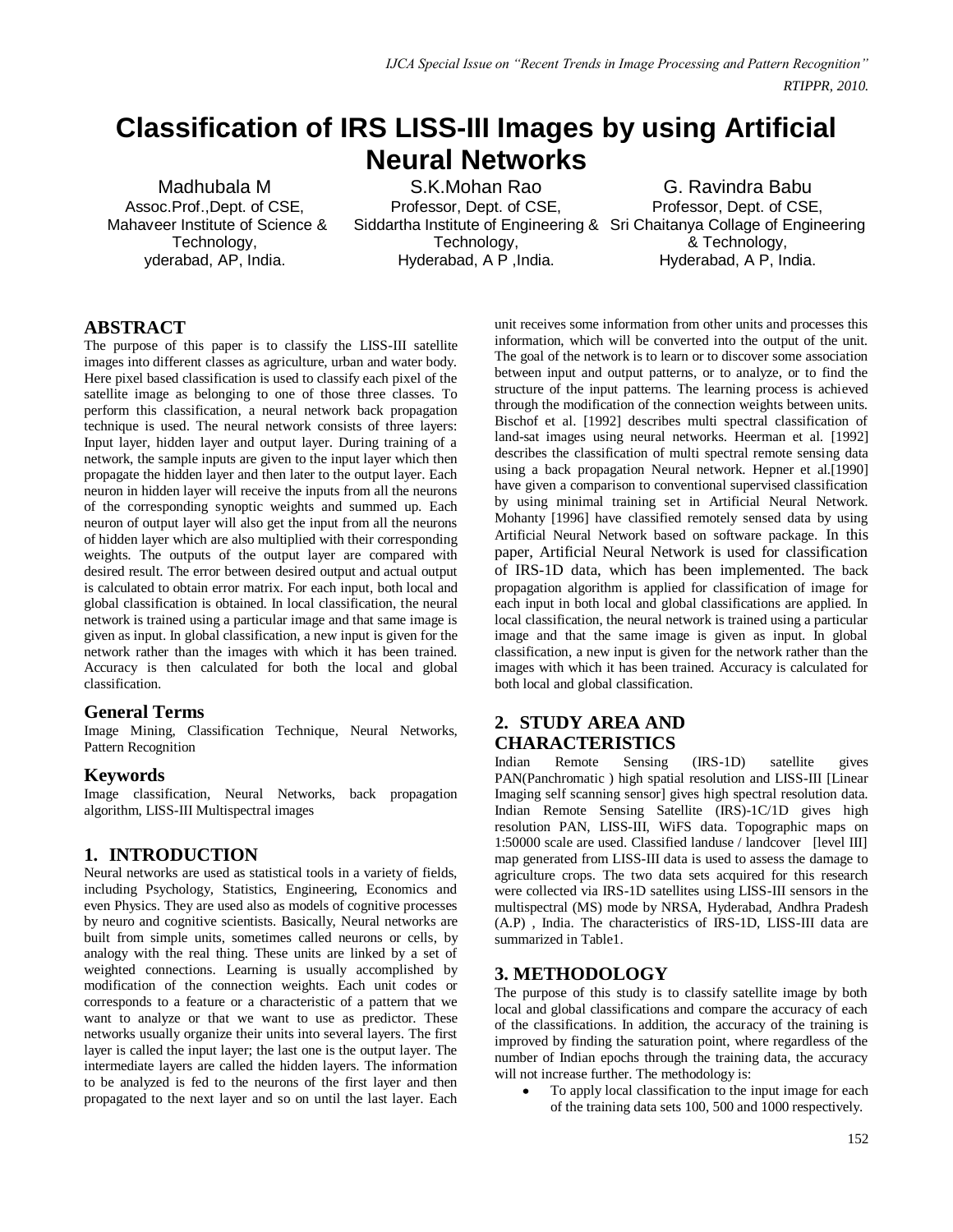- To apply global classification to the input image, for one image, two images and three images.
- To assess the accuracy of both local as well as global classification.

To calculate the accuracy of the classified images as the number of epochs increase until saturation point is reached.

| Satellite/Sensor      | IRS-1D,LISS-III                   |
|-----------------------|-----------------------------------|
| SpatialResolution     | 23.5 m                            |
| at Nadir              |                                   |
| Swath                 | 127 km(bands 2,3,4)               |
|                       | 134 km(bands 5-MIR)               |
| Repetetivity          | 25 days                           |
| <b>Spectral Bands</b> | $0.52 - 0.59$ microns(B2)         |
|                       | $0.62 - 0.68$ microns(B3)         |
|                       | $0.77 - 0.86$ microns(B4)         |
|                       | $1.55 - 1.70$ microns(B5)         |
| Primary               | These data has a diverse range of |
| Application           | applications viz. Land use and    |
|                       | Land cover, urban planning,       |
|                       | biodiversity characterization,    |
|                       | Forest survey, wet land mapping   |
|                       | environmental<br>impact,<br>crop  |
|                       | acreage and production            |
|                       | estimation of major<br>crops,     |
|                       | drought monitoring<br>and         |
|                       | assessment based on vegetation    |
|                       | condition, snowmelt<br>runoff     |
|                       | estimation and so on.             |

The following flow chart represents the steps involved in satellite image classification. Once a satellite image is given as input, the first and the most important step is feature extraction. In this, features like mean, Euclidean distance and RGB values are extracted for each pixel in the image. Then these extracted features are given to the neural network which is designed and trained by training data to classify each pixel as belonging to one of the output classes and a classified image is produced.



Figure1. Flow chart for satellite image classification using neural networks

#### **4. NEURAL NETWORK MODEL**

One of the most popular architectures in neural networks is the multi-layer preceptor shown in Figure 2. Most of the networks with the architecture use the window –hoff rule as their learning algorithm and the logistic function as the transfer function of the units of the hidden layer. These networks are very popular because they can appropriate any multivariate function relating the input to the output. In statistical framework, these networks are akin to Multivariate Non-linear Regression .when the input parameters are the same as the output patterns, and these networks are called auto-associators. They are closely related to linear [if the hidden units are linear] and non linear (if any) Principal Component Analysis and other statistical techniques linked to the General Linear Model, such as Discriminant Analysis or Correspondence Analysis.



Figure 2. A Multi-layer perception Layer

#### **4.1 Back Propagation Algorithm**

The back propagation algorithm is used in layered feed forward Artificial Neural Networks. This means that the artificial neurons are organized in layers and send their signals forward and then the errors are propagated backward. The network receives inputs by neurons in the input layer and the output of the network is given by the neurons on an output layer. Feed forward networks often have one or more hidden layers of sigmoid neurons followed by output layer of linear neuron. Multiple layers of neurons with non linear transfer functions allow the network to learn non linear and linear relationships between input and output vectors. The linear output layer gets the network produced values outside the range  $-1$  to  $+1$ .



Figure 3. Sigmoid Transfer Function

On the other hand, if we want to confirm the outputs of network between 0 and 1, then the output layer should use a log-sigmoid transfer function. Before training a feed forward network, the weights and biases must be initialized. Once the network weights and biases have been initialized, the network is ready for training. We used random numbers around zero to initialize weights and biases in the network. The training process requires a set of proper inputs and targets as outputs. During training, the weights and biases of the network are iteratively adjusted to minimize the network performance function. The default performance function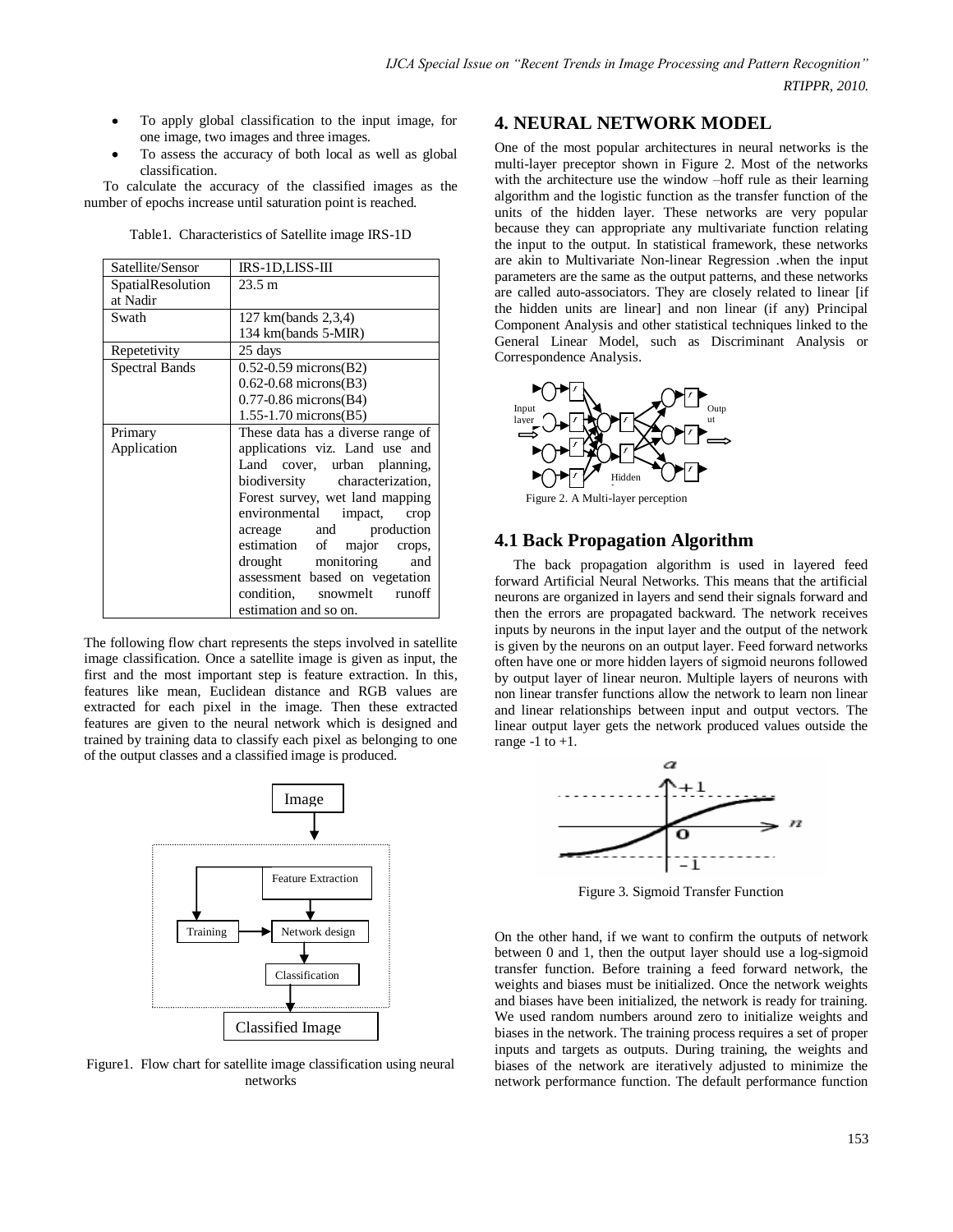for feed forward networks is mean square errors, the average squared errors between the network outputs and target output.

### **5. IMAGE CLASSIFICATION USING BACK PROPAGATION**

In order to classify the satellite images, the first step is feature extraction. In feature extraction, certain features are calculated for each pixel. Then, the network is trained by computing the input matrix and the target vector. The input matrix is obtained from the features and the target vector is manually calculated. Once training is completed, the network is simulated with an input image, for which classification should take place, to specify agriculture, urban and water body.

# **5.1. Feature Extraction**

Classification of multi-spectral remote sensing data may be considered as mapping, F, from a multidimensional gray value space into a discrete vector space of feature classes given by

$$
F:[a,b,c,d,...]M^*N \to \{A, B, C,...\}M^*N
$$
 (1)

where: a, b, c, d,…are gray value of the pixel in different spectral bands

A, B, C, …are the feature classes ,

M\*N is the total number of pixels in the image, in any of the spectral bands.

The most basics of all image features are some measures of image amplitude in terms of luminance, spectral value, etc. One of the simplest ways to extract texture features in an image is to use the first-order probability distribution of the amplitude of the quantized image. They are generally easy to compute and largely heuristic. The first order histogram estimate of p(b) is simply

$$
p(b) = N(b)/M
$$
 (2)

where b=grey level in an image

M= the total number of pixels in a neighborhood window centered about an expected pixel,

 $N(b)$  = the number of pixels of gray value b in the same window that  $0 \le b \le L-1$ .

# **5.2. Mean**

The mean indicated by  $\mu$  (a lower case Greek mu), is the statistician's jargon for the average grey-level of image or each region. The mean is calculated for each image or region

$$
\mathbf{u} = \overline{b} = \sum_{b=0}^{L-1} bp(b)
$$

In MATLAB, the function MEAN2 is used to compute mean of matrix elements.

### **5.3. Euclidean Distance**

For each pixel in the image, Euclidean distance is the distance between that pixel and the nearest nonzero pixel of that image. In order to calculate this, the image must first be converted into black and white. The function BWDIST is used to calculate the Euclidean distance of all the pixels.

# **5.4. RGB**

For a colour image, each pixel has RGB values associated to it. To extract these values, the function IMPIXEL which returns the red, green, and blue colour values of specified image pixels.

# **5.5. Network Design, Training and Classification**

The neural network is designed to be a feed forward BP network. For this purpose, NEWFF function is provided in MATLAB. The MATLAB function LOGSIG is the Logarithmic sigmoid transfer function, which is used to calculate a layer's output from its net input. TRAINLM is Levenberg-Marquardt back propagation. It is a network training function that updates weight and bias values according to Levenberg-Marquardt optimization. TRAINLM can train any network as long as its weight, net input, and transfer functions have derivative functions. Training stops when any of the following conditions occurs:

1) The maximum number of EPOCHS (repetitions) is reached.

- 2) The maximum amount of TIME has been exceeded.
- 3) Performance has been minimized to the GOAL.

4) Validation performance has increased more than MAX\_FAIL times since the last time it decreased [when using validation].

#### *5.5.1. Network Design*

The neural network is designed with 3 layers. The first layer is the input layer, which consists of 5 neurons. The hidden layer is the second layer also consisting of 5 neurons. The output layer, on the other hand, consists of a single output neuron specifying the output class of a particular pixel. The input layer takes the five features as input: one feature for each input neuron. These features propagate into the hidden layer and finally to the output neuron, which gives the output class.

#### *5.5.2. Training*

Training is performed to obtain local as well as global classifications.

#### *5.5.3. Classification*

#### *5.5.3.1. Local Classification*

In local classification, the neural network is trained with the input satellite image for which the classification should take place. Training takes place with three sets of training data: 100, 500 and 1000.

#### *5.5.3.2. Global Classification*

In this classification, the neural network is trained with sample images that are different from the inputs given to it. Here, the network is trained using 3 different images. First, it is trained with one image, then with two images and finally with three images.

### **5.6. Accuracy Assessment**

Once a satellite image has been classified, the accuracy is computed by comparing it with desired output, which is produced manually. The overall accuracy is calculated from the correct number of agriculture, urban and water body pixels present in the actual output. The output class of the pixel (i, j) in the actual output is compared with its class in the desired output. If both match, then that pixel (i, j) is correctly classified. This is used to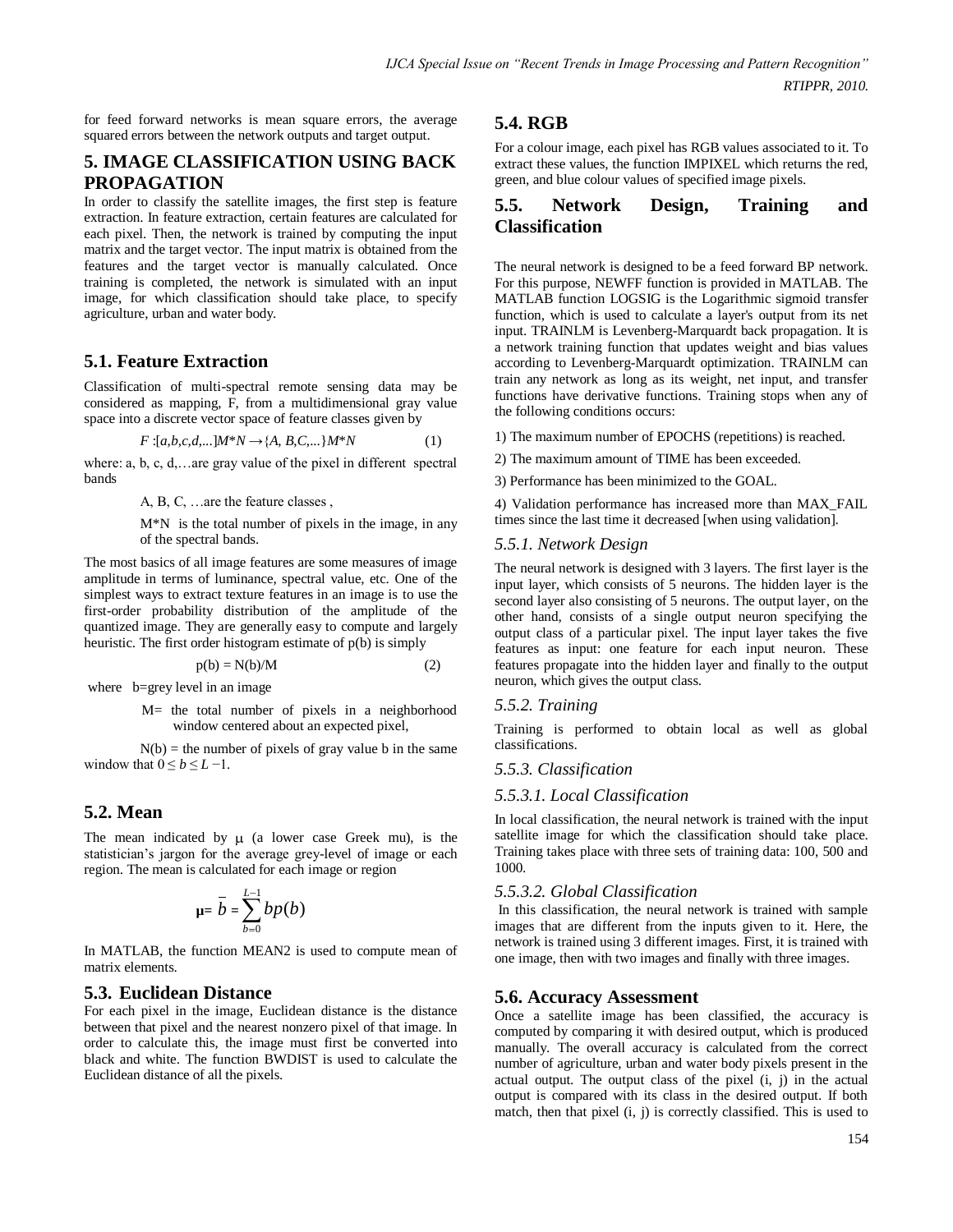obtain the correct number of agriculture, urban and water body pixels. Once they are known, their sum is divided by the total number of pixels, to obtain the accuracy. The following example shows how accuracy is calculated. *Example***:**

CD | UCD | Wt | Ag | Gr | Ur | Op | RT Unclassified 0 0 0 0 0 0 0 Water 0 9 1 6 1 11 28 Agricultural Field 0 0 4 0 0 0 4 Greenery Field 0 0 0 2 0 0 2 Urban 0 0 1 0 2 0 3 Open Area 0 0 0 0 2 11 13 Colum Total 0 9 6 8 5 22 50

Note:-CD-Classified Data, UCD-Unclassified Data, Wt-Water, Ag-Agriculture, Gr-Greenary Field, Ur-Urban, Op-Open area, RT-Row Total.

User's Accuracy (%) is computed as shown below:

Water =  $9/28 = 32.14$ 

Agricultural Field  $= 4/4 = 100$ 

Greenery Field =  $2/3$  = 66.67

Open Area =  $11/13 = 84.62$ 

Urban =  $2/2$  = 100.00

**Overall Accuracy =** (9+4+2+2+11)/50 =.56

# **6. EXPERIMENTAL RESULTS**

When a LISS-III satellite image was given as input, classified images were produced. These images were dependent on the type of classification. For local classification, the outputs were closer to the desired output compared to global classification. In order to show this, accuracy was calculated for all of the classified images of local and global classifications. Then, the accuracy values were plotted as bar graphs.

# **6.1. Classification Results of Image 1**

The original image for which classification is to be performed is shown in Figure 6.1





### *6.1.1. Local Classification*



Figure 6.2. Classified image of Image 1 with (a) Training data  $=100$ , (b) Training data  $=500$ , and (c) Training data $=1000$ 

### *6.1.2. Local Accuracy of Image 1*



Figure 6.3. Local Accuracy of Image 1 with Training Data

# *6.1.3. Global Classification of Image 1*



Figure 6.4. Classified image of Image 1 with (a) Training with 1 image (b) Training with 2 images, (C) Training with 3 images

# *6.1.4. Global Accuracy of Image 1*



Figure 6.5. Global Accuracy of Image 1 with Training Data

The following graph shows the accuracy as the number of epochs increase. The figure 6.6 shows, beyond a certain point, the accuracy does not increase further. This is called saturation point.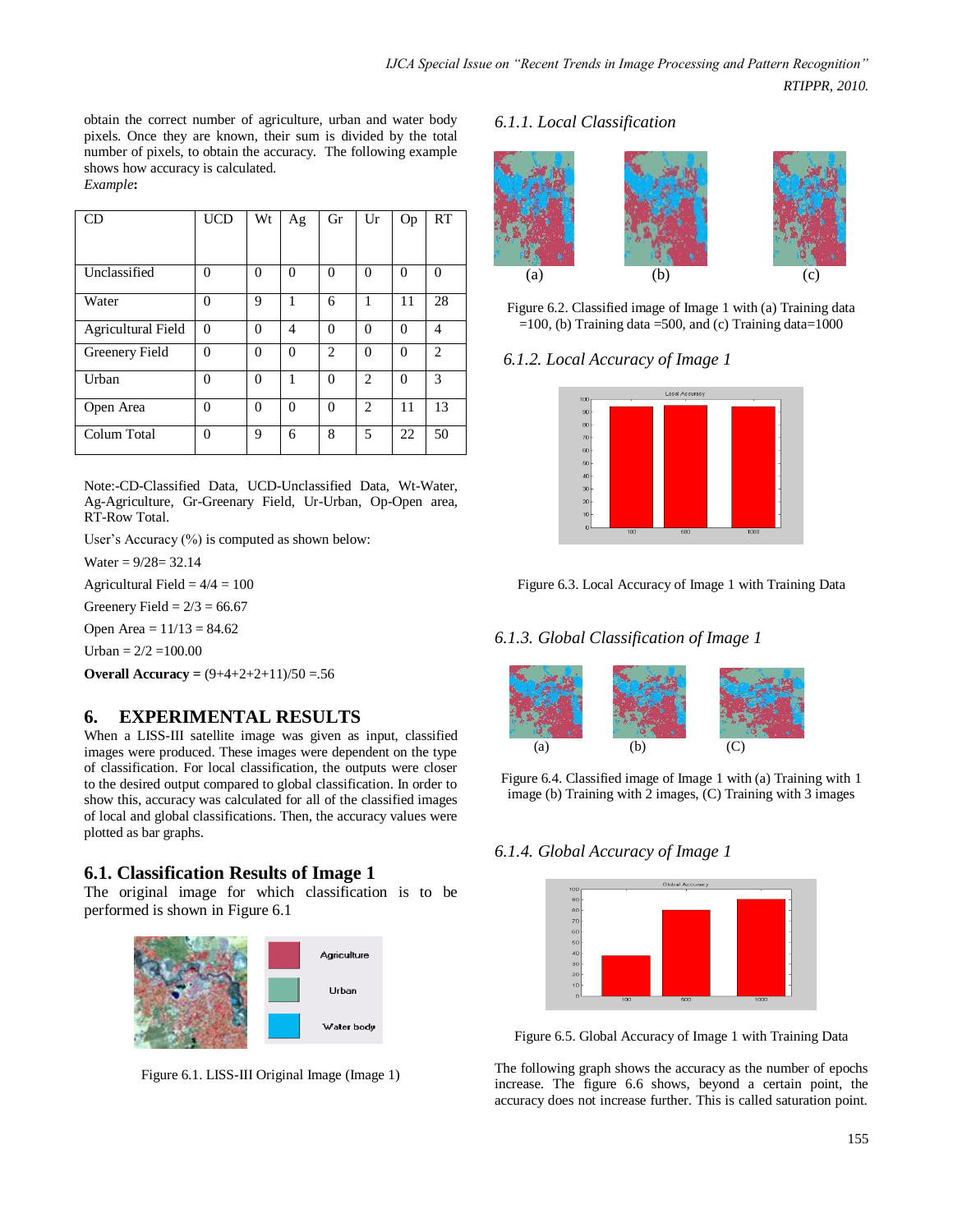When saturation point is reached at 40 epochs, regardless of the increase in the number of epochs, the accuracy will not increase.



Figure 6.6. Number of Epochs vs. Accuracy Graph of Image 1

# **6.2. Classification Results of Image 2**

The second original image for which classification is to be performed is shown in Figure 6.7



Figure 6.7 LISS-III Original Image (Image 2)

### *6.2.1. Local Classification of Image 2*



Figure 6.8 Classified image of Image 2 with (a) Training data







Figure 6.9. Local Accuracy of Image 2 with Training Data *6.2.3. Global Classification of Image 2*



Figure 6.10 Classified image of Image 1 with (a) Training with 1 image (b) Training with 2 images, (C) Training with 3 images

### *6.2.4. Global Accuracy of Image 2*



Figure 6.11 Global Accuracy of Image 2 with Training Data

The following graph shows the accuracy as the number of epochs increase. The figure 6.12 shows, beyond 40 epochs, the accuracy does not increase further.



Figure 6.12 Numbers of Epochs vs. Accuracy Graph of Image 2

# **7. CONCLUSION**

(a) (b) (c) line graphs demonstrated that for LISS-III images, the saturation In this paper BP neural network has been used for classifying satellite images and accuracy is calculated for each output. The results show that the accuracy of the classified images increased as the training data increased. In case of local classification, as the training data increased from 100 to 500 and to 1000, the accuracy also increased. Similarly, there was an increase in accuracy as the network was trained with more and more images. In addition, the point is reached at 40 epochs. Beyond this value, the accuracy will not increase further. Further, if features like Digital Elevation Model (DEM) and slope are also calculated for each pixel, along with the other five features, the accuracy of the classified images will increase and the classified images will be closer to the desired outputs. The use of DEM provides the basis in modeling and analysis of spatio-topographic information, whereas slope is used to differentiate one particular area from another. The accuracy can further be improved by using various techniques for classification, such as fuzzy logic and genetic algorithms.

# **8. REFERNCES**

- [1] Benedikson, J.A., 1990. Neural network approaches verses Statistical methods in Classification of Multi source Remote Sensing data. IEEE Transactions on Geo Science and Remote Sensing .
- [2] Bischof . H.,1992. Multispectral classification of Landsat images using Neural Network.IEEE Transactions on Geo Science and Remote Sensing. 30(3), 482-490.
- [3] Chen.Y.Q.,1995.Novel Techniques for image Texture classification. PHD Thesis, university of Southampton.
- [4] Coifman. R.R..1992 Entropy-based algorithms for best basis selection. IEEE Trans. On Inf. Theory, 38(2),713-718.